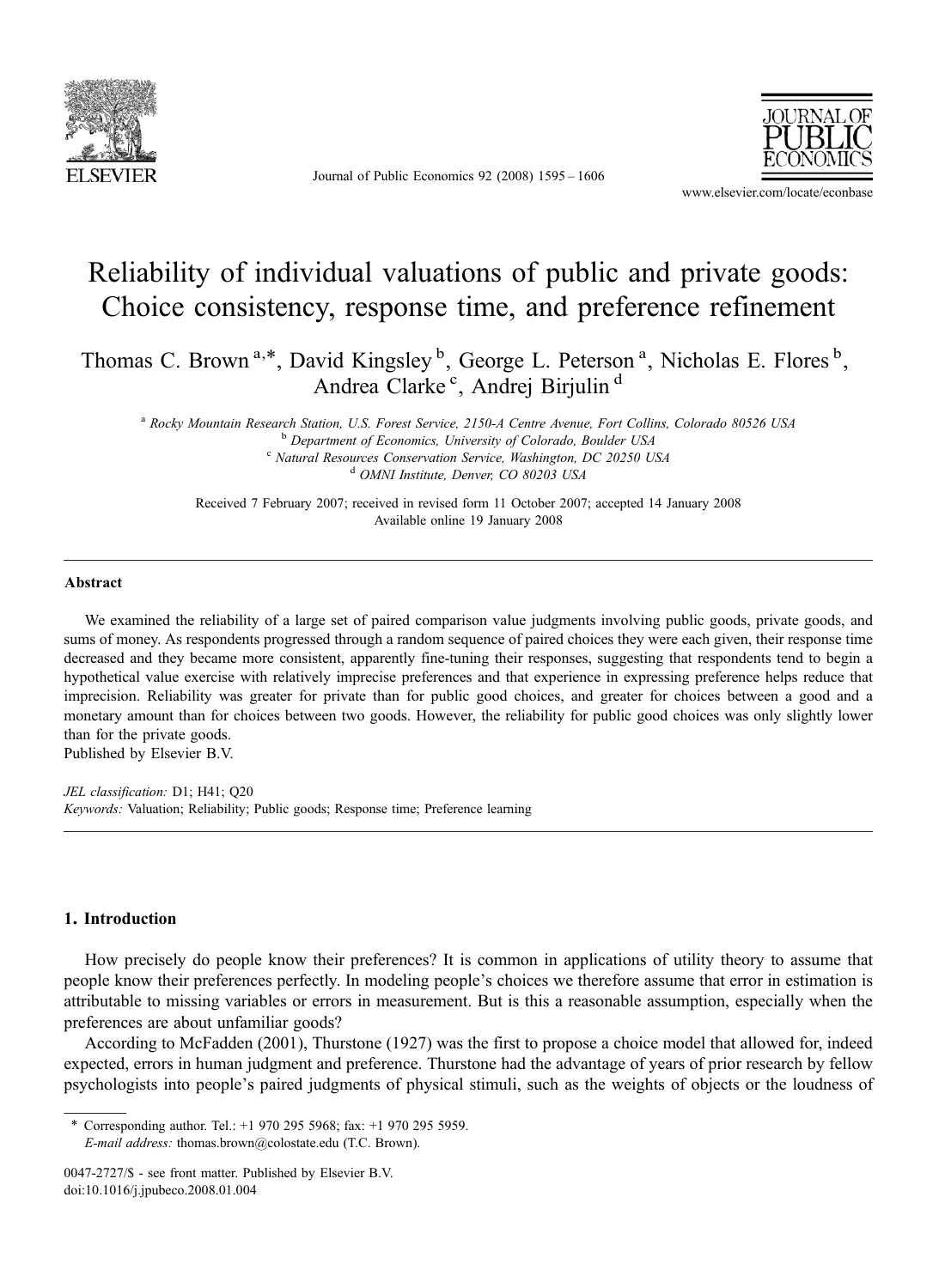sounds, which demonstrated that people's accuracy in judging the relative magnitudes of such stimuli decreased as the difference between the stimuli lessened (Brown and Peterson, 2003). He extended this finding to the domain of preferences (e.g., Thurstone and Chave, 1929) and developed a theory and method for estimating the relative magnitudes of the stimuli, using the amount of inconsistency in preference as an indication of the closeness of the stimuli.

The possibility of error—or, more precisely, imprecision or uncertainty—in individual preference as proposed by Thurstone did not go unnoticed over the years. As McFadden explains, Marschak (1959) brought the idea to the attention of economists. Although economists' adaptation of the random utility notion focused on exogenous sources of error, endogenous error has been mentioned occasionally over the years by economists (e.g., Hausman and Wise, 1978) and is gradually becoming more accepted (e.g., Ben-Akiva and Lerman, 1985; Bockstael and Strand, 1987; Li and Mattsson, 1995; Rieskamp et al., 2006).

Survey methods such as contingent valuation or conjoint (multi-attribute) analysis have emerged as primary methods for estimating the economic value of public goods. With these methods we rely on people's responses to questions about their willingness to pay (WTP) for a certain good or on their choices among goods that are each available at a price. These methods were initially used to value quasi-private nonmarket goods, such as an individual recreation opportunity on public land, or, in the case of conjoint analysis, consumer goods, but the methods have been extended to value public goods such as air quality protection and wilderness preservation. Many contingent valuation studies (see Carson et al., 1994) and several conjoint studies have valued public goods. However, the extension to public goods incurs potential problems related to, among other things, respondents' lack of familiarity with purchasing such goods.

The question about how well people know their preferences has been addressed, within contingent valuation, in part via reliability studies. Some of these studies used the test–retest approach, where a sample is asked the same question on two different occasions. Time periods between tests have varied from a few weeks to several years, and both public and private goods have been studied. In all cases significant correlations were found between the two occasions; most correlations fell in the 0.5 to 0.8 range (see Jorgensen et al., 2004; McConnell et al., 1998 for summaries of these studies). Other studies used different samples at different times and compared estimates of mean WTP (Jorgensen et al., 2004; McConnell et al., 1998 list some of these), generally finding no significant difference between the estimates.

These studies provide a general sense of confidence in the contingent valuation method, but they do not deal directly with the question posed above, about the precision with which a given subject is able to respond to a WTP question. They also do not help us understand whether subjects learn about their preferences in the course of forming an answer. The studies are unable to address these questions because they ask each respondent only one or a few monetary valuation questions. Our methods, because we ask each respondent a large number of valuation questions, help answer these questions. Most importantly, our methods allow us to observe and test for changes in the consistency of preferences as respondents proceed through the multiple valuation questions they are given.

Despite the fact that the reliability of stated WTP has been found to be adequate in the studies referred to above, it has long been thought that reliability would be substantially less for public than for private goods (Cummings et al., 1986), principally because public goods lack market prices and people have less experience valuing them. Only one study, by Kealy et al. (1990), tested this conjecture. The authors obtained WTP estimates for a private good and a public good from separate samples, and then replicated those estimates with the same two groups two weeks later. They found that the test–retest reliability of the estimate for the public good was only slightly less than, and not significantly different from, that of the private good estimate, thereby rejecting the Cummings et al. conjecture. We took a second look at this issue by including both public and private goods in our surveys.

Our approach uses the paired comparison (PC) method, which dates back to Fechner (1860) and has been studied extensively (e.g., Bock and Jones, 1968; David, 1988; Thurstone, 1927; Torgerson, 1958). The method yields an individual respondent's preference order among items of a choice set by presenting the items in pairs and asking respondents to choose the item in each pair that best meets a given criterion, such as being the more preferred. Importantly for our purposes here, the method yields individual estimates of reliability.

The PC method asks each respondent to make numerous binary choices. When all possible pairs of the items are presented and the number of items is large enough that respondents have difficulty recalling past choices, the method offers abundant opportunities for inconsistency in preference, which allow for our first approach to reliability. In addition, we repeated some of the pairs at the end of the session, offering a short-term test–retest measure of reliability. We report on these two approaches for assessing reliability for public and private good choices, and also examine how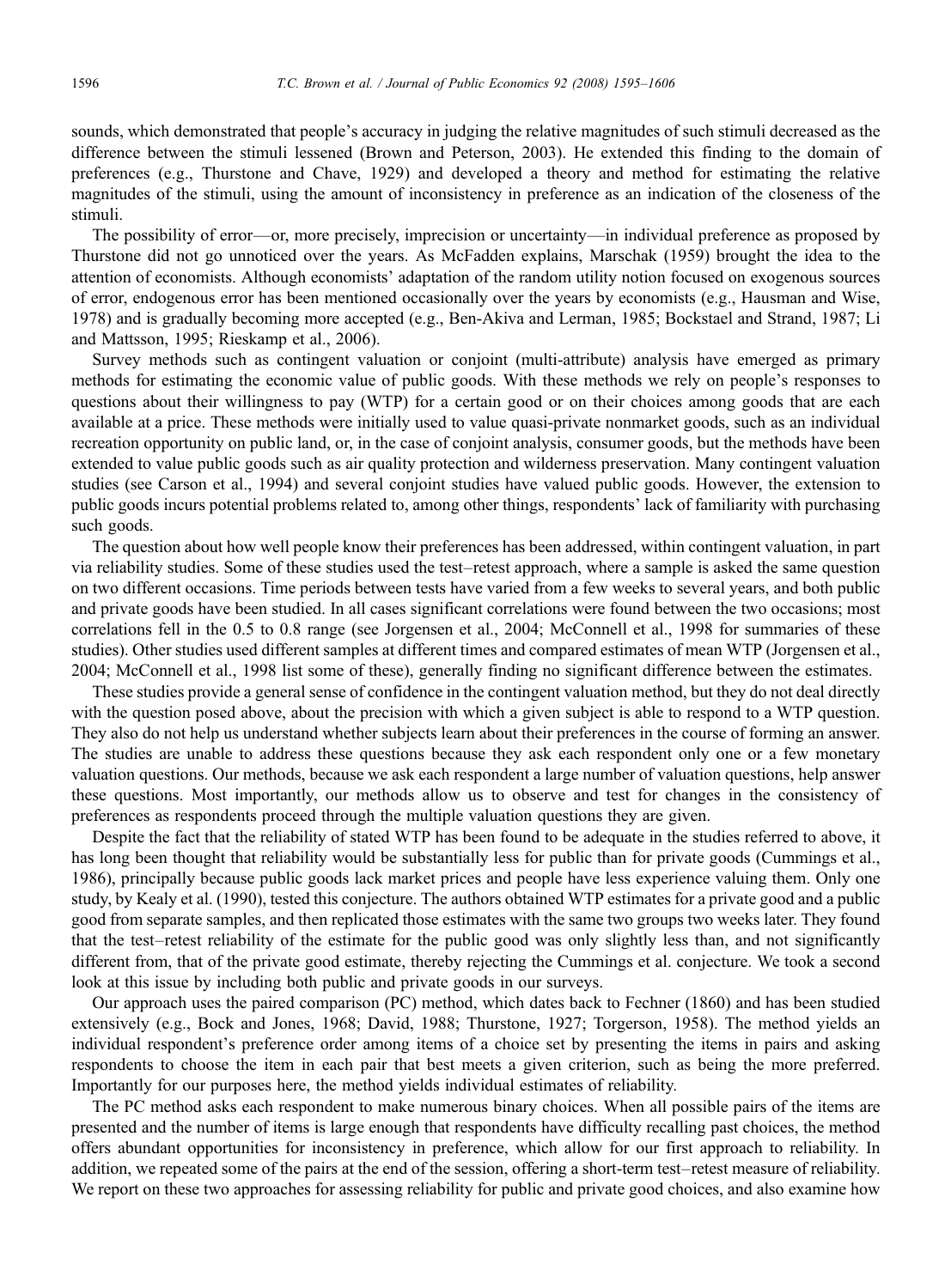response time and consistency of preference changes over the course of a session and how response time varies by type of choice (public or private good) and by consistency of the choice.

## 2. Conceptual model

As proposed by Thurstone (1927) in his exposition on paired comparisons, preferences are probably best described by a stochastic function. This function is now commonly known as a random utility function in recognition of the belief that the true utilities of the items are the expected values of preference distributions. The random utility function  $(U)$ consists of deterministic (V) and random (ε) components.<sup>1</sup> For example, the utility of items 1 and 2 to respondent i on choice occasion  $j$  can be represented by the following two relations:

$$
U_{ij1} = V_{i1} + \varepsilon_{ij1} U_{j2} = V_{i2} + \varepsilon_{ij2}.
$$
 (1)

The randomness signified by  $\varepsilon$  in the current application is inherent in the individual choice process, which is subject to fluctuations and disturbances that are beyond our ability to model deterministically. Among a respondent's choices in a PC exercise, this variation has at least three potential sources. First, choices are subject to measurement error, which occurs, for example, when a respondent mistakenly pushes the wrong key or checks the wrong box to record a choice. Second, preferences may be subject to momentary fluctuations resulting from preference imprecision (Thurstone, 1927). Third, preference for multi-attribute items may vary with the mix of attributes of the pair of items being compared. This may occur, for example, when respondents weight attributes differently when making different comparisons (Tversky, 1969), make different assumptions about incompletely described items when making different comparisons, or have multiple objective functions (Hicks, 1956) and focus on different objectives when making different comparisons.

The probability of an individual selecting item 1 in a comparison of items 1 and 2 is given by:

$$
P(U_{ij1} > U_{ij2}) = P(V_{i1} + \varepsilon_{ij1} > V_{ij2} + \varepsilon_{ij1}).
$$
\n(2)

This probability P is greater the larger is  $V_1 - V_2$  and the narrower are distributions of  $\varepsilon_1$  and  $\varepsilon_2$ . An inconsistent response occurs when  $U_{ij2} > U_{ij1}$  although  $V_{i1} > V_{i2}$ , and can happen when the distributions of  $\varepsilon_{ij1}$  and  $\varepsilon_{ij2}$  about their respective Vs overlap.

We suspect, in line with the Cummings et al. (1986) conjecture, that  $\varepsilon$  will tend to be wider when the items lack market prices and when respondents have little experience valuing them. Because these conditions are more often the case with public than with private goods, we hypothesize that reliability will be lower for public good choices than for private good choices. Similarly, we hypothesize that respondents will take more time to make public than private good choices and that inconsistent choices will take more time than consistent choices.

In each PC session, respondents made over 100 choices among all possible pairs of the items. As respondents work through the sequence of choices they may fine-tune their preferences. Perhaps the most likely change with sequence is a narrowing of the disturbance term as respondents become more settled in their preferences. We hypothesize such a narrowing, and thus a drop in ε with sequence.

## 3. Methods

For this paper we combined data from three studies. Each study focused on specific valuation issues apart from the reliability concerns of this paper, but all three studies used the same basic procedure for eliciting PC responses, enabling us to aggregate the data to evaluate two measures of respondent reliability, one based on isolation of inconsistent choices among the original choices and the other relying on a retest of the original choices. In this section, the PC procedure and the data it provides are described and our analysis procedures are summarized.

<sup>&</sup>lt;sup>1</sup> Thurstone thought of  $\varepsilon$  a normally distributed about mean V, leading to a random utility function that is now characterized using the binary probit model. Other distributional forms for ε are feasible and commonly assumed in modern discrete choice analysis (Ben-Akiva and Lerman, 1985).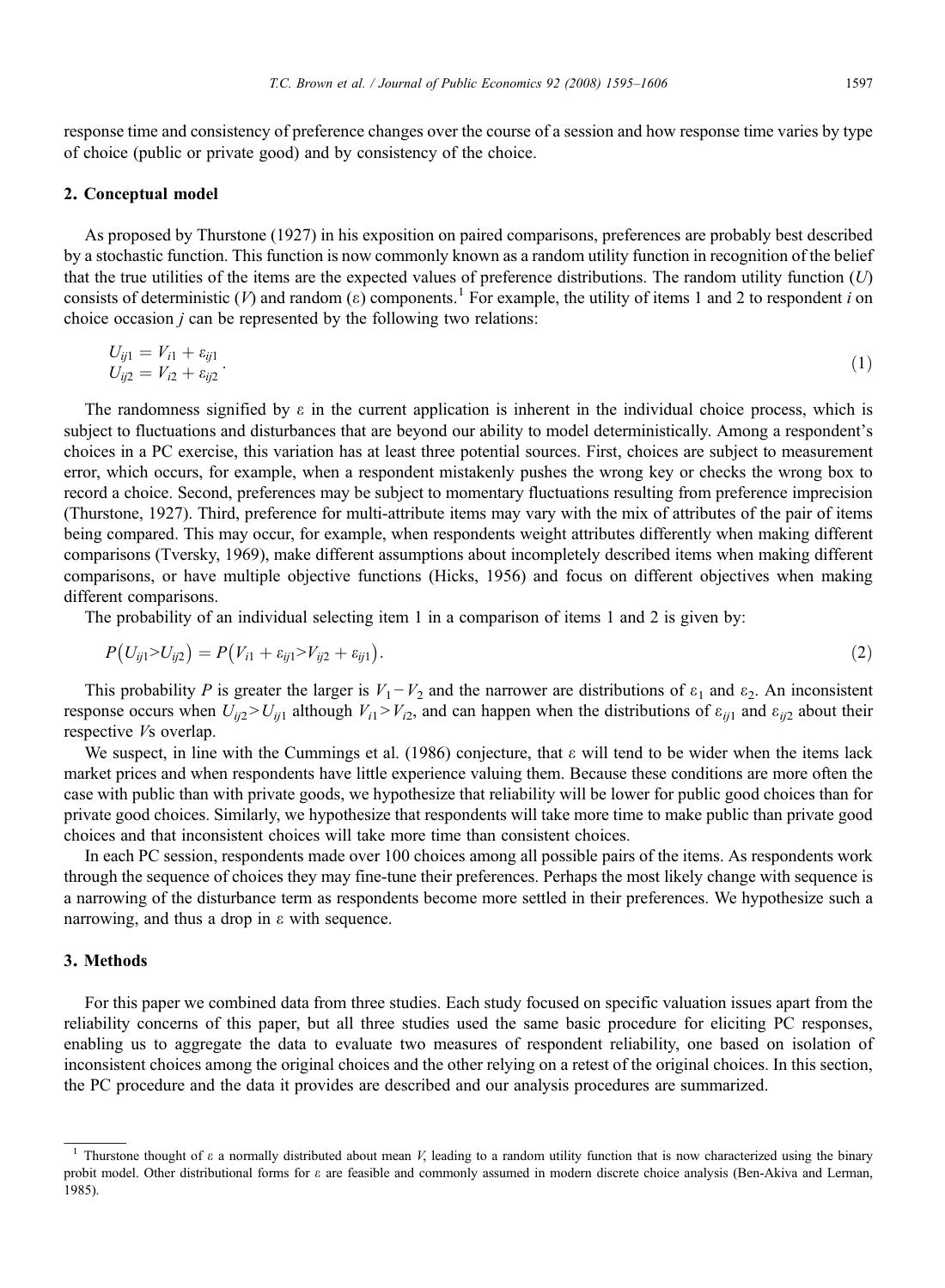| Table        |
|--------------|
| Data sources |

| Study                              | Number of   | Number of goods |         | Number of money | Number of choices per |
|------------------------------------|-------------|-----------------|---------|-----------------|-----------------------|
|                                    | respondents | Public          | Private | amounts         | respondent            |
| Birjulin (1997)                    | 189         |                 |         |                 | 155                   |
| Clarke et al. (1999)               | 463         |                 |         |                 | 108                   |
| Peterson and Brown (1998)<br>Total | 327<br>979  |                 |         |                 | 155                   |

## 3.1. The data

The three studies that provided the data for this paper (Table 1) each obtained judgments for a mixture of public goods, private goods, and amounts of money.<sup>2</sup> Some goods were used in more than one study, but most were unique to a specific study. Across the three studies, a total of 979 respondents, all university students, provided PC judgments. All public goods were locally relevant, involving the university campus or its surrounding community. All private goods were common consumer items with specified prices. In total, these three studies yielded 129,984 respondent choices, each between a pair of items.

As an example of the methods of these three studies, we summarize the methods used by Peterson and Brown (1998). The choice set consisted of six public goods, four private goods, and eleven sums of money (21 items in total). Each respondent made 155 choices consisting of 45 choices between goods and 110 choices between goods and sums of money. They did not choose between sums of money (it was assumed that larger amounts of money were preferred to smaller ones), but did choose between all other possible pairs of the items. The 327 respondents yielded a total of 50,685 binary choices.

The four private goods of the Peterson and Brown (1998) study were: a meal at any local restaurant, not to exceed a cost of \$15; a \$200 certificate useable at any local clothing store; a \$500 certificate for air travel on any airline; and two tickets for one of four listed events (e.g., a professional football game) with an estimated value of \$75. The six public goods were of mixed type. Two were pure public environmental goods, in that they were nonrival and nonexcludable in consumption. One was the purchase by the university of 2000 acres of land in the mountains west of town as a wildlife refuge for animals native to the area; the other focused on clean air and water. The remaining four public goods were excludable by nature but stated as nonexcludable by policy, and were nonrival until demand exceeds capacity. One was a no-fee library service that provides video tapes of all course lectures; the others involved campus parking capacity, a campus music festival, and student dining facilities. The eleven sums of money were \$1, \$25, \$50, \$75, and \$100 to \$700 in intervals of one hundred. These amounts were derived from pilot studies in order to have good variation and distribution across the values of the goods.

Respondents were asked to choose one or the other item under the assumption that either would be provided at no cost to the respondent. The respondent simply chose the preferred item in each pair. If respondents were indifferent between the two items in a pair, they were still asked to make a choice; indifference across respondents was later revealed as an equal number of choices of each item.<sup>3</sup>

The surveys were administered on personal computers that presented the pairs of items on the monitors in random order for each respondent to control for order effects. The items appeared side-by-side on the monitor, with their position (right versus left) also randomized. The respondent entered a choice by pressing the right or left arrow key and, as long as a subsequent choice had not yet been entered, could correct a mistake by pressing the backspace key and then selecting the other item. Review of prior choices was not possible. At the end of the original paired comparisons, the computer presented some of the pairs a second time, without a break in the presentation and without a prior announcement that some pairs would be repeated. The pairs presented for retrial were of two kinds, those pairs for

<sup>&</sup>lt;sup>2</sup> Complete lists of the goods are found in chapter 2 of the Discussion Paper "An enquiry into the method of paired comparison: Reliability, scaling, and Thurstone's law of comparative judgment" available at http://www.fs

<sup>&</sup>lt;sup>3</sup> Providing subjects with an indifference option may have its advantages. If it worked well, it would allow us to separate real indifference from other sources of inconsistency. However, providing an indifference option runs the risk of allowing subjects to avoid all close calls. If, as Torgerson (1958) argues, the probability of true indifference at any given time is "vanishingly small," forcing a choice maximizes the amount learned while still allowing indifference to be revealed in data from multiple subjects or from a given subject responding multiple times.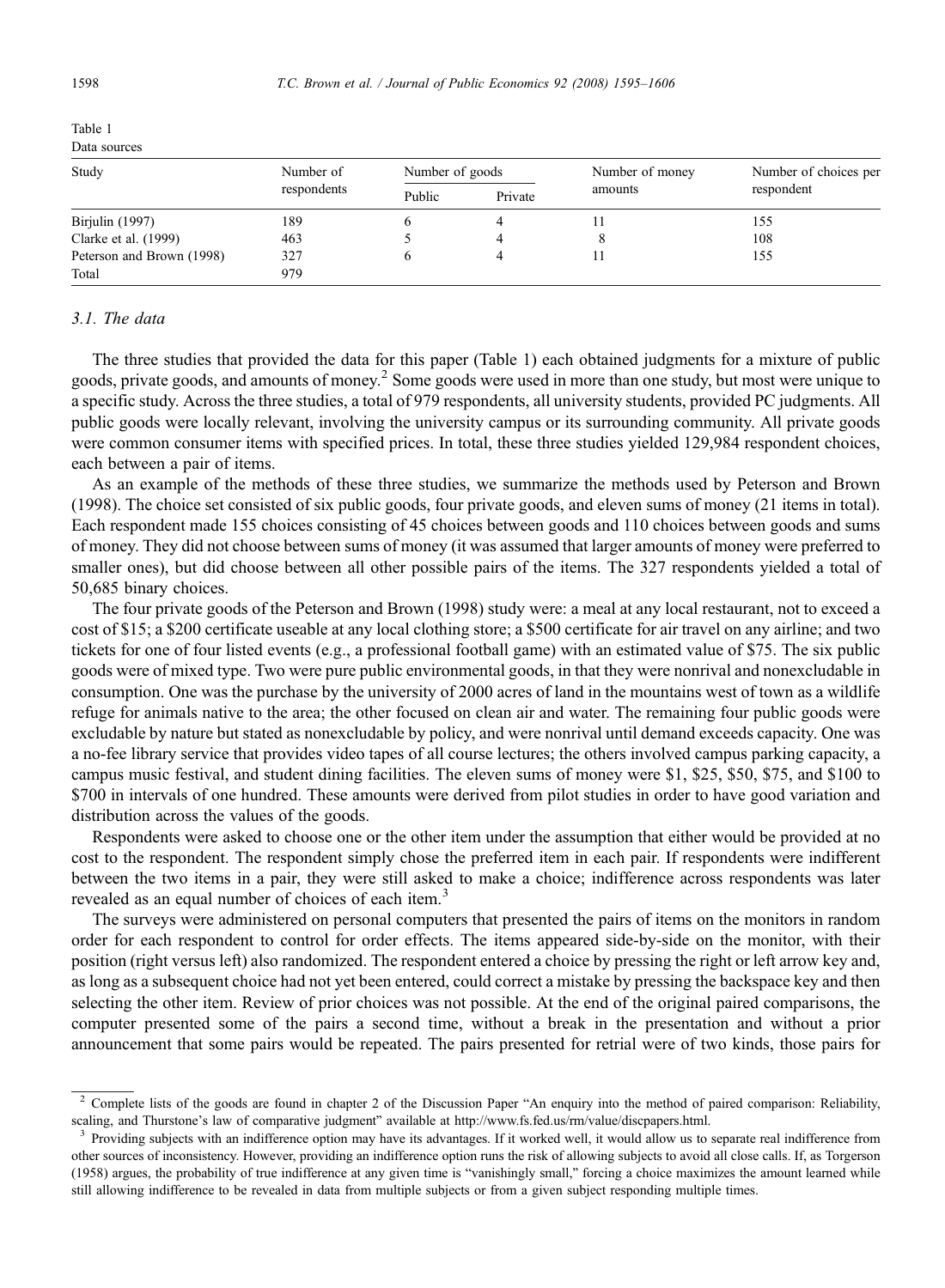which the individual's choice was not consistent with the dominant preference order as defined by the preference scores (see the definition of preference score below), and ten randomly selected consistent pairs. The individual pairs in these two sets of repeated choices were randomly intermixed. The computer also recorded the time taken to enter each choice. Respondents were not told that response time was recorded.

#### 3.2. Data analysis

Given a set of t items, the PC method presents them independently in pairs as  $(t/2)(t-1)$  discrete binary choices. These choices yield a *preference score* for each item, which is the number of times the respondent prefers that item to other items in the set. A respondent's vector of preference scores describes the individual's preference order among the items in the choice set, with larger integers indicating more preferred items. In the case of a 21-item choice set, an individual preference score vector with no circular triads contains all 21 integers from 0 through 20. Circular triads (i.e., choices that imply  $A>B>C>A$  cause some integers to appear more than once in the preference score vector, while others disappear.

For a given respondent, a pair's *preference score difference* (PSD) is simply the absolute value of the difference between the preference scores of the two items of the pair. This integer, which can range from 0 to 20 for a 21-item choice set, indicates on an ordinal scale the difference in value assigned to the two items.

The number of circular triads in each individual's responses can be calculated directly from the preference scores. The number of items in the set determines the maximum possible number of circular triads. The individual respondent's *coefficient of consistency* is calculated by subtracting the observed number of circular triads from the maximum number possible and dividing by the maximum.<sup>4</sup> The coefficient varies from one, indicating that there are no circular triads in a person's choices, to zero, indicating the maximum possible number of circular triads.

When a circular triad occurs, it is not unambiguous which choice is the cause of the circularity. This is easily seen by considering a choice set of three items, whose three paired comparisons produce the following circular triad:  $A > B > C > A$ . Reversing any one of the three binary choices removes the circularity of preference; selection of the one to label "inconsistent" is arbitrary. However, with more items in the choice set, selection of *inconsistent choices* (i.e., choices where  $U_{i2} > U_{ii1}$  although  $V_{i1} > V_{i2}$ ), though still imperfect, can be quite accurate. For each respondent, we selected as inconsistent any choice that was contrary to the order of the items in the respondent's preference score vector, with the condition that the order of items with identical preference scores was necessarily arbitrary. Simulations show that the accuracy of this procedure in correctly identifying inconsistent choices increases rapidly as the PSD increases. In simulations with a set of 21 items and assuming normal dispersion distributions, the accuracy of the procedure rises quickly from 50% at a PSD of 0 to nearly 100% at a PSD of 5. Simulations also show that the procedure is unbiased and thus can be used to compare consistency across sets of choices, such as sets representing different classes of goods or different points along the sequence of choices (e.g., first pair versus second pair).<sup>5</sup>

The proportion of choices that were selected as inconsistent, across all respondents, provides another measure of reliability. We computed this measure for all choices together, and then for three partitions of the data. First, the measure was computed for each choice in the order the choices were made (i.e., it was computed for all the first choices, all the second choices, etc.). Plotting the proportion inconsistent for each choice, with the choices in sequence, shows how inconsistency changes as respondents gain more experience with the choice task and the items being compared.<sup>6</sup> Because the pairs were presented in a unique random order to each respondent, this measure is independent of pair

$$
c = \frac{t}{24} (t^2 - 1) - \frac{1}{2} \sum (a_i - b)^2.
$$

<sup>6</sup> Attribute-based choice studies that have evaluated change in consistency over the sequence of choices include Swait and Adamowicz (2001), who employed 16 choices, and Holmes and Boyle (2005) who examined 4 choices.

<sup>&</sup>lt;sup>4</sup> The maximum possible number of circular triads, m, is  $(t/24)(t^2-1)$  when t is an odd number and  $(t/24)(t^2-4)$  when t is even, where t is the number of items in the set. Letting  $a_i$  equal the preference score of the *i*th item and b equal the average preference score (i.e.,  $(t-1)/2$ ), the number of circular triads is (David, 1988):

The coefficient of consistency (Kendall and Smith, 1940) is then defined as:  $1 - c/m$ .<br><sup>5</sup> A thorough explanation of the procedure for specifying inconsistent choices is found in chapter 4 of the Discussion Paper "An enquir method of paired comparison: Reliability, scaling, and Thurstone's law of comparative judgment" available at http://www.fs.fed.us/rm/value/ discpapers.html.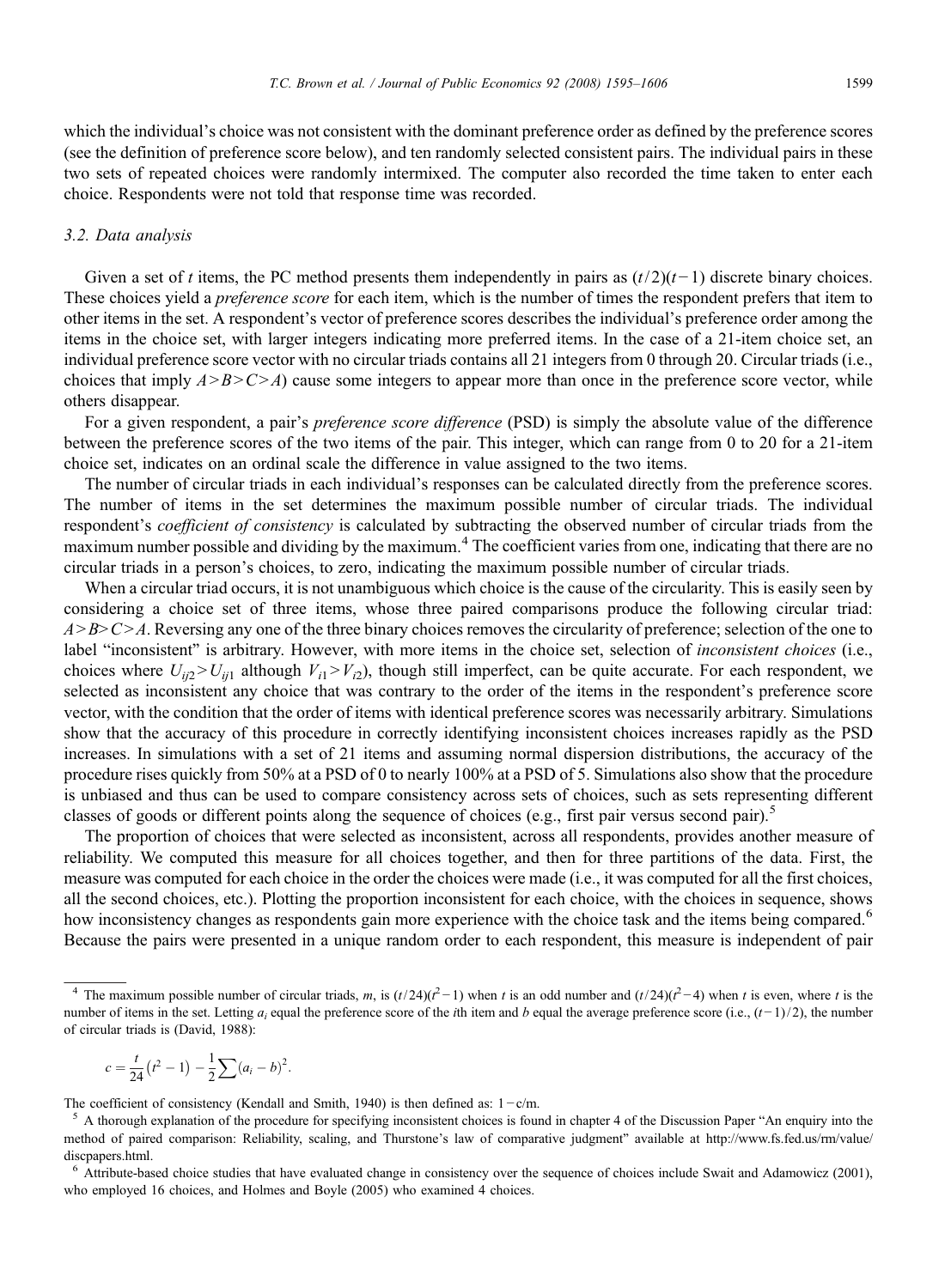

Fig. 1. Distribution of respondent reliability.

order. Second, the measure was computed for the five different types of choices: private good versus money, public good versus money, private good versus private good, public good versus public good, and private good versus public good. Third, the measure was computed for each level of PSD to show how inconsistency changes as the choices become easier to make. We performed numerous statistical tests on these measures of inconsistency, either to compare results for public goods with those for private goods, or to evaluate trends over time. Proportions were compared using a test based on the normal approximation to the binomial distribution. Trends were evaluated using linear regression. For all tests, we used a 0.05 probability level to test for significance.

Because our procedure is uncommon, we also used a more well-recognized method, a heteroscedastic probit implementation of the random utility model, to evaluate the reliability of respondents' choices. This very different method provides a check on the preference-score-based approach. The probit analysis uses the variance of the disturbance term (ε, Eq. (1)) as the measure of inconsistency (DeShazo and Fermo, 2002; Swait and Adamowicz, 1996). This approach confirmed the findings obtained based on our simple decision rule for isolating inconsistent choices, both in examination of changes in inconsistency with sequence and in comparing inconsistency of public and private good choices. To conserve space here, the methods and results of the probit analysis are described elsewhere.<sup>7</sup>

As a final measure of reliability we use the repeats of originally consistent choices (For completeness, we also present the data on the repeats of inconsistent pairs.). Choice switching (i.e., choosing one item initially and the other item upon retrial) when an originally consistent choice was made indicates a lack of reliability.

# 4. Results

Results from the original choices are presented in Subsections 4.1–4.5, followed by results from the repeated choices in Subsection 4.6. All results shown in figures or reported in tables are based on the full set of 979 respondents.

#### 4.1. Coefficient of consistency

Coefficients of consistency were computed for each respondent. The mean coefficients of the three studies range from 0.908 to 0.915, and the median coefficients range from 0.927 to 0.939. In each set, the median exceeds the mean, as the means are sensitive to the relatively low coefficients of a minority of respondents in each set (Fig. 1). The overall median coefficient is 0.93; 95% of the respondents had a coefficient of at least 0.77.

#### 4.2. Change in consistency with sequence

Across the three studies, 7.2% of the choices were inconsistent with respondents' dominant preference orders as determined by the preference score vector. To examine how this inconsistency varies over time, the proportion of

See the Discussion Paper "Paired comparisons of public and private goods, with heteroscedastic probit analysis of choice consistency" found at http://www.fs.fed.us/rm/value/discpapers.html.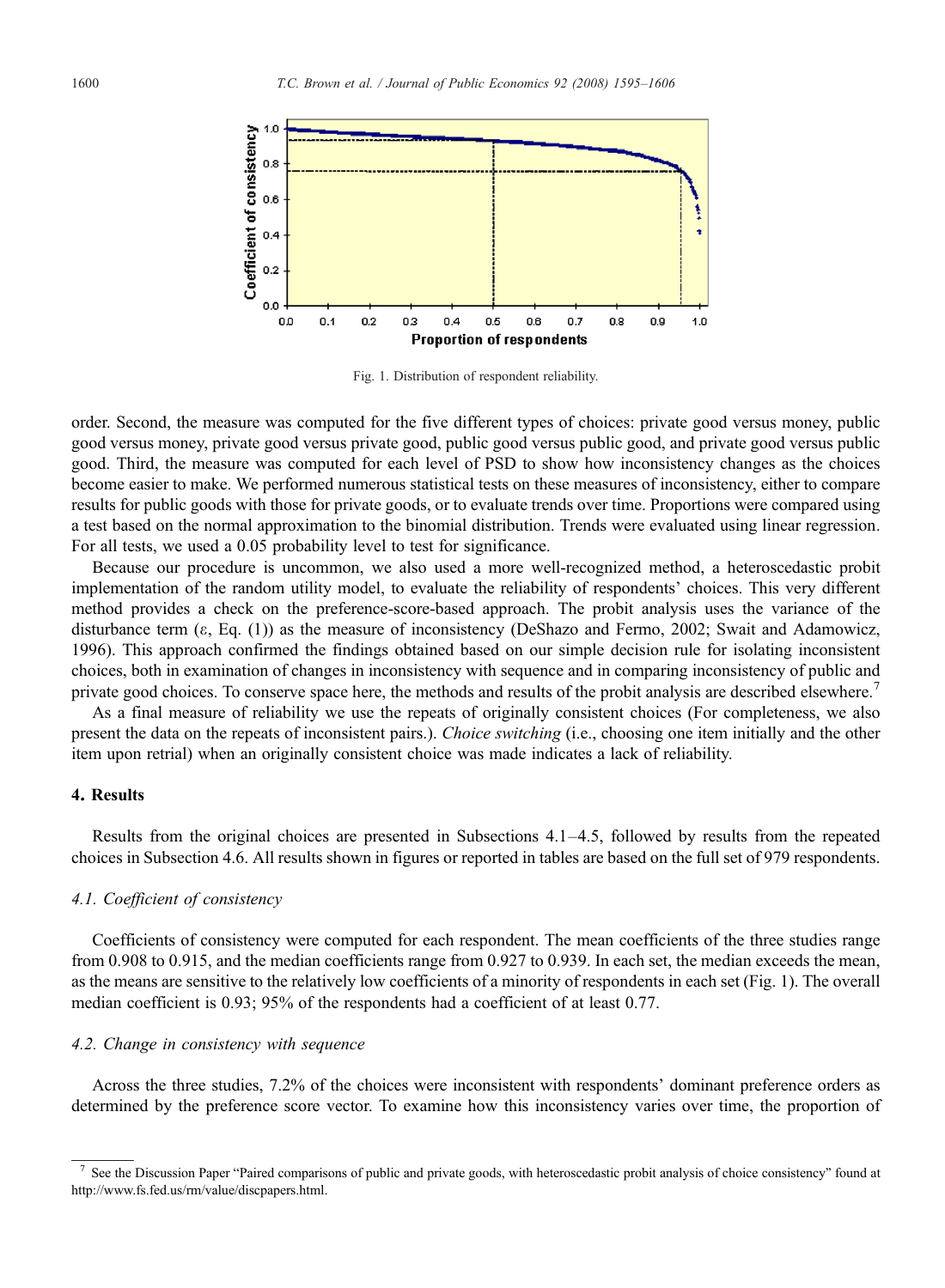

Fig. 2. Proportion of respondents making an inconsistent choice, first 100 choices.

choices that were inconsistent was computed for each choice in sequence (i.e., all first choices, all second choices, etc.). As Fig. 2 shows, inconsistency drops from 15% for the first choice to about 7% by the 30th choice, and then drops only slightly more after that (all three studies show the same pattern). The drop in inconsistency that occurs over the first 30 pairs is highly significant ( $df=29$ ,  $F=116.06$ ,  $p<0.01$ ), but the slight drop from the 31st to the 100th choice is not significant (df=29, F=2.95, p=0.09).<sup>8</sup> A minimum level of inconsistency, which is roughly 6.5% for these data (Fig. 2), is always expected, largely because some of the choices are between items of roughly equal desirability (i.e., they are close calls). Because each respondent encountered the choices in a unique random order, Fig. 2 is not dependent on the nature of the particular items that were first encountered. The drop in inconsistency over time suggests that respondents were fine-tuning or firming up the preferences with which they began the PC exercise.

The changing consistency with sequence depicted in Fig. 2 suggests that respondents were narrowing the magnitudes of the random components of their preference distributions  $(\varepsilon)$  over the course of the session, but it does not eliminate the possibility that respondents' preferences  $(V)$  were also changing with sequence. The sample sizes of the three studies are insufficient for computing average preference scores for each item for each choice in the sequence of choices, but we can compare average preference scores from sets of choices, such as sets of early versus late choices.<sup>9</sup> A comparison of the average preference scores estimated from the first 30 choices with those estimated from choices 71–100 produced correlations of early versus late average preference scores ranging from 0.96 to 0.99 across the three studies, indicating very little shift in preferences with sequence, thus supporting the claim that only the disturbance terms were changing over the course of the sessions.

#### 4.3. Response time

Mean response (decision) times for the second through the sixth choices were 10.0, 8.0, 6.7, 6.3, and 6.0 s. Response time continued to drop at a decreasing rate until about halfway through the choices, when it stabilized at about 2.4 s. Response times were longer for inconsistent than for consistent choices. Indeed, for every one of the first 100 choices, inconsistent choices took more time on average than did consistent choices (Fig. 3), a result that is extremely unlikely to occur by chance alone. On average, consistent choices took 3.4 s and inconsistent choices took 4.7 s.

#### 4.4. Inconsistency and preference score difference

Fig. 4 shows that inconsistency decreases rapidly with PSD.<sup>10</sup> Fifty percent of the choices are inconsistent at a zero PSD, as expected. Inconsistency drops to 1% by a PSD of 8. Seventy-two percent of all inconsistent choices

<sup>&</sup>lt;sup>8</sup> Figures of choices by sequence show only the first 100 choices, which is sufficient to depict the trend and avoids including later choices, some of which are based on only a subset of the respondents (as shown in Table 1, the total number of choices varied by study). In any case, we found no trends in proportion inconsistent past the 100th choice (e.g., no evidence of fatigue, which could cause an increase in inconsistency).

<sup>&</sup>lt;sup>9</sup> For a given study and set of sequential choices, the average preference score of each item was computed as the number of times, across all respondents, the item was chosen over the number of times the item appeared among the choices. Such computations are possible because of the random ordering of pairs for each respondent.

<sup>&</sup>lt;sup>10</sup> Because the Clarke et al. (1999) data set includes only 18 items, the contribution to Fig. 4 from that data set is limited to PSDs of from 0 to 17.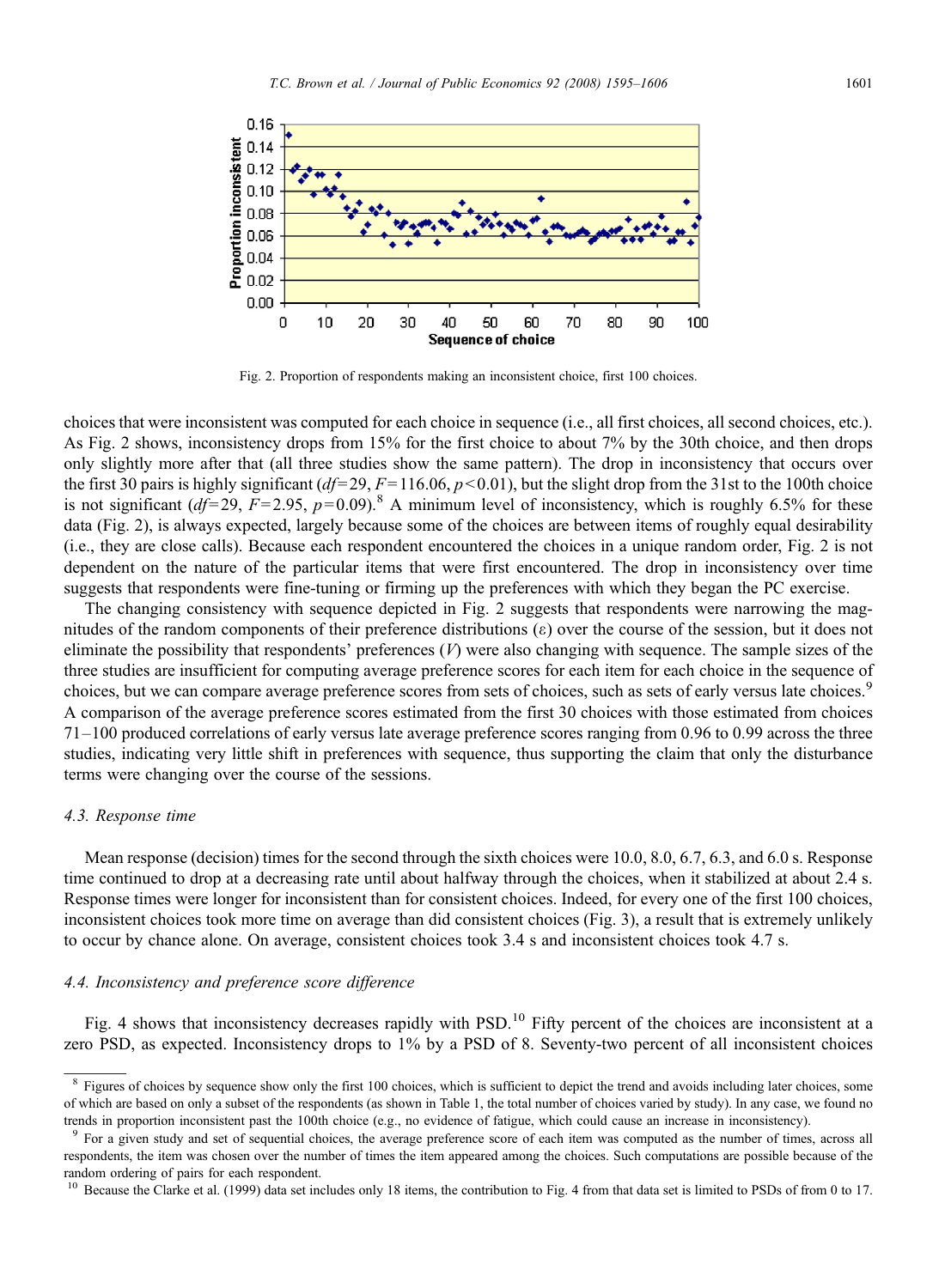

Fig. 3. Mean response time, 2nd through 100th choice.



Fig. 4. Inconsistency versus preference score difference.

occurred at a  $PSD \leq 2$ . The fact that inconsistency drops to near zero for choices of high PSD indicates that mistakes, which would not be restricted to choices of low PSD, are not a major cause of inconsistent choices. The fact that 72% of the inconsistent choices occur at a  $PSD \leq 2$  suggests that most inconsistent choices result from indifference or near indifference.

Further, mean response time dropped monotonically with mean PSD, from 5 s at PSD = 0 to about 2 s at PSD = 20, indicating that people labor more over close calls than obvious ones.<sup>11</sup> That close calls are the most difficult ones is, of course, not news to anyone who has fretted over a choice between two equally good options.

Although most inconsistent choices involve close calls, a substantial amount (28%) of the inconsistent choices occurred at PSD > 2, indicating a rather high degree of imprecision. The data show that many of these inconsistent choices were produced by a minority of respondents. For example, one-half of the inconsistent choices of  $\text{PSD}$  > 2 were produced by the 20% of the respondents with the lowest coefficients of consistency, as might be anticipated from Fig. 1.

The finding that over one quarter of the inconsistent choices involve pairs with a rather large PSD, and that mistakes account for very few of the inconsistent choices, raises the question: when do these high PSD inconsistent choices occur? Are they sprinkled evenly over the sequence of pairs, or are they concentrated among the first few pairs? As shown in Fig. 5, inconsistent choices of higher PSD are more common early in the sequence. The mean PSDs of the first few pairs are near 3, mean PSD drops over the first 30 pairs or so, and after the 30th pair the mean PSDs are nearly all below 2, averaging 1.73. Regression shows that the slope of the straight line fitted for first 30 points is significantly negative  $(df= 29, F= 52.54, p<0.01)$ , and that the subsequent points show no slope  $(df= 69, F= 1.65, p= 0.20)$ . If we accept the conceptual model of the choice process represented by Eq. (1), this finding suggests again that respondents

<sup>&</sup>lt;sup>11</sup> Response time increases not only with the closeness of the items being compared. A study by Wilcox (1993) of choices between lotteries found that decision time increased with the complexity of the lotteries; and a recent study by Rubinstein (2007) posits, based on subjects' choices in several complex games, that choices made instinctively take less time than choices made using cognitive reasoning.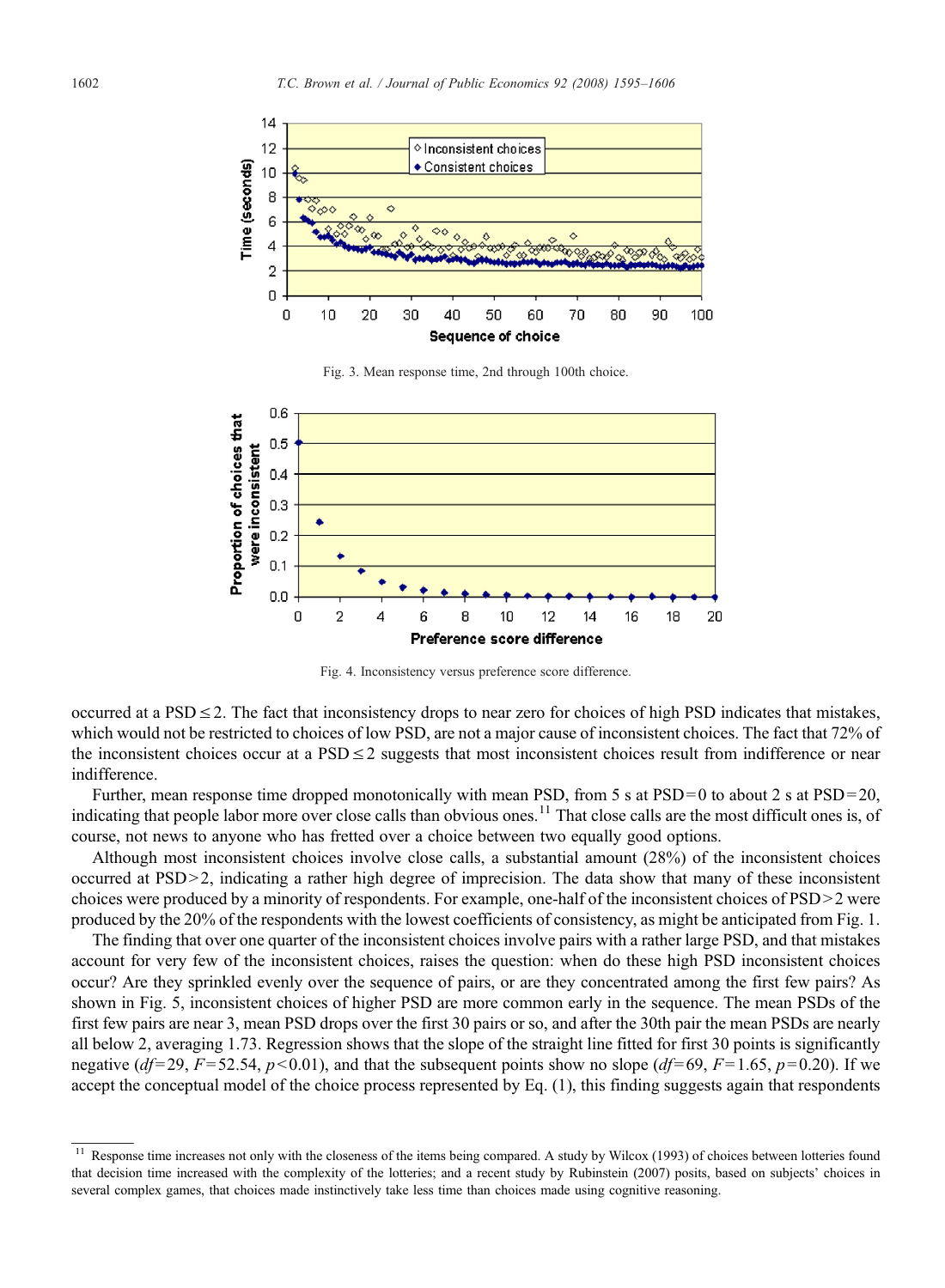

Fig. 5. Mean preference score difference, first 100 choices.

begin the exercise with relatively imprecise values (i.e., relatively large disturbance terms ε) and that the disturbance gradually narrows as respondents gain experience with the items in the course of comparing them.

Also shown in Fig. 5 are the mean PSDs of the consistent choices. These mean PSDs are considerably larger than those of the inconsistent choices, averaging 6.78 across the first 100 pairs in comparison to 1.90 for the inconsistent choices. Mean PSD is larger for consistent choices because choices for pairs with a large PSD tend to be consistent. There is no trend in mean PSD over sequence for the consistent choices.

# 4.5. Separating public and private goods

Separating the public good choices from the private good choices shows that both classes of goods follow the pattern shown in Fig. 2, but that the degree of inconsistency is slightly greater for public good than for private good choices (Fig. 6). The public good choices are those involving only public goods or public goods and dollars, and the private good choices are those involving only private goods or private goods and dollars (thus, this breakdown ignores the choices comparing a public good with a private good). For 62 of the first 100 choices, public good choices were less consistent than private good choices (0.62 is significantly greater than 0.5). The greatest differences occur among the first 14 choices, but the tendency for inconsistency to be greater for public than for private goods persists throughout the sequence of choices. Ignoring sequence, 7.0% of the 64,946 public good choices and 6.5% of the 43,394 private good choices were inconsistent (the two percentages are significantly different).

Response times were also longer for public good choices, taking an average of 3.5 s compared with 3.3 s for private good choices. Although the difference is small, it was persistent; for example, mean public good response times were longer than mean private good response times for 86 of the first 100 choices.



Fig. 6. Proportion of respondents making an inconsistent choice, for public and private good choices, first 100 choices.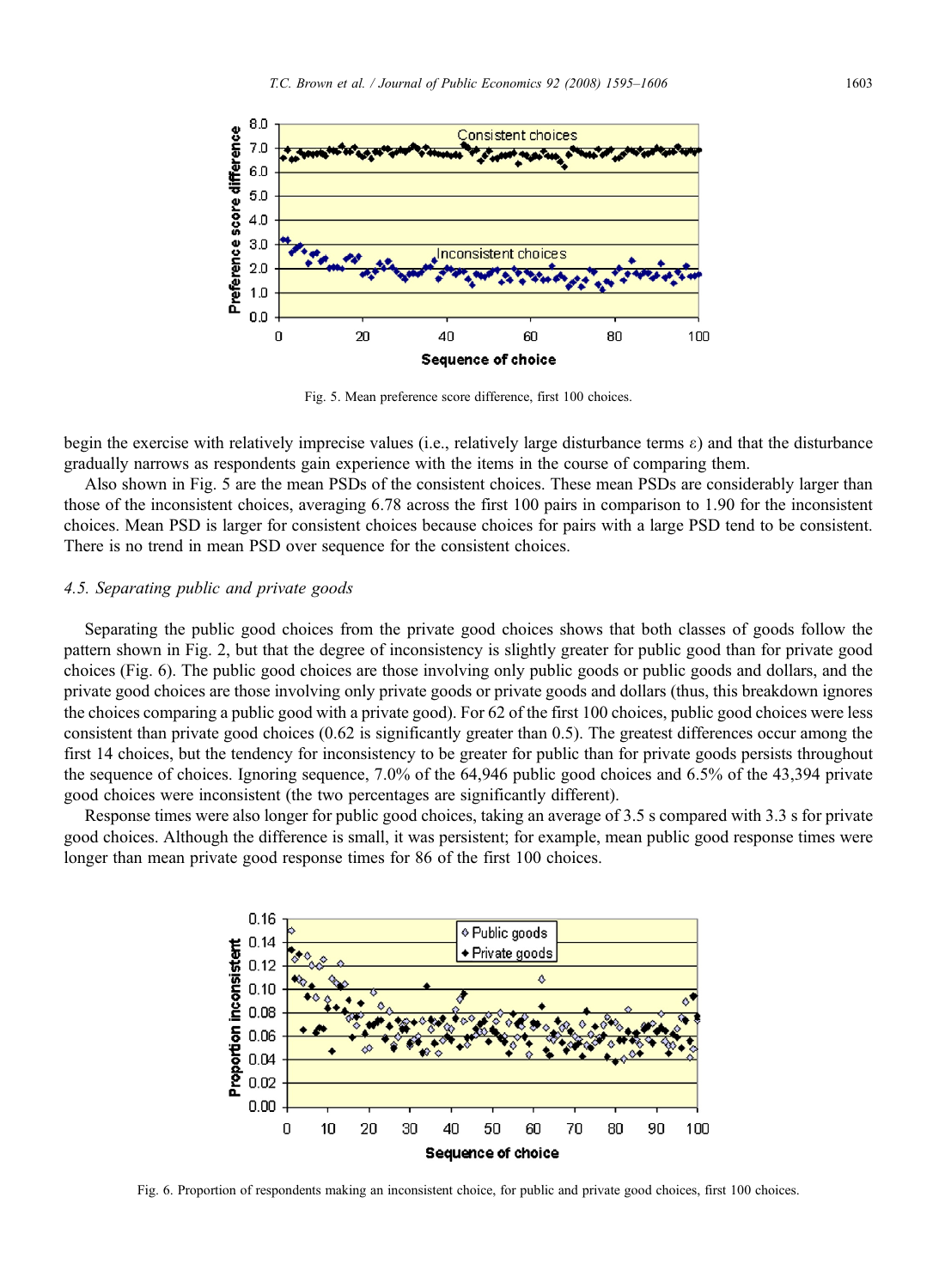Table 2 Occurrence of inconsistency by type of choice, for pooled data

| Type of choice                   | Number of choices | Percent inconsistent<br>6.2 |  |
|----------------------------------|-------------------|-----------------------------|--|
| Private good versus money        | 37,520            |                             |  |
| Public good versus money         | 52,576            | 6.7                         |  |
| Private good versus private good | 5874              | 8.6                         |  |
| Public good versus public good   | 12,370            | 8.4                         |  |
| Private good versus public good  | 21,644            | 9.0                         |  |
| All choices                      | 129.984           | 7.2                         |  |

Comparison of consistency across all five types of choices (Table 2) yields the following two observations. First, choices involving monetary amounts were the most consistent. Second, the greater inconsistency for public good choices than for private good choices, shown in Fig. 6, holds for choices involving money (the 6.7% is significantly greater than the 6.2% in Table 2) but not for choices involving only goods (the 8.4% is not significantly smaller than the 8.6%).

### 4.6. Choice switching

Recall that respondents repeated inconsistent choices and a random sample of ten consistent choices after they completed the initial set of paired comparisons. We compare choices for these repeated pairs with the choices made when the pairs were first presented. Across the three studies, 9424 originally consistent choices were repeated, and 817 (8.7%) were switched on retrial. Similarly, 9312 choices were originally inconsistent, and 5524 of those (59%) were switched on retrial. Thus, the overall impression is that respondents tended to correct inconsistencies when repeating inconsistent pairs and apply consistent decision criteria when repeating consistent choices.

Fig. 7 shows the proportion of choices switched on retrial as a function of the sequence in which the choices were originally encountered for the first 100 choices. For both originally inconsistent choices and originally consistent choices, the proportion switched drops with sequence. This drop is obvious in the figure for inconsistent choices, but it also exists for consistent choices, as separate regressions produced significant negative slopes for both sets of choices (for inconsistent choices  $df=99$ ,  $F=121.17$ ,  $p<0.01$ ; for consistent choices  $df=99$ ,  $F=17.91$ ,  $p<0.01$ ). The negative slopes indicate that switching becomes less likely the more recently the original choice was made. Assuming independence between original and repeated choices, this finding suggests that respondents become more fixed in their preferences as they proceed through the exercise. $^{12}$ 

Comparison of switching behavior of public good and private good choices provides another look at the relative reliability of such choices. As with Fig. 6, the public good choices are those involving only public goods or public goods and dollars, and the private good choices are those involving only private goods or private goods and dollars. On average, 30.2% of the private good choices and 34.4% of the public good choices were switched on retrial, a small but significant difference.

# 5. Discussion

We examined the reliability of a large set of PC choices involving public and private goods. The private goods included a variety of consumer items, and the public goods included both pure and congestible public goods. There are five principal findings.

First, inconsistency, resulting in intransitivity, is common in binary choices, whether comparing goods with other goods or goods with money amounts. Inconsistency varies substantially both across choices for a given respondent and across respondents. Inconsistency across choices is perhaps bothersome to the economic valuation practitioner but it is also useful, for it indicates the distance between the items being compared. Across respondents the degree of inconsistency varies from those who are remarkably consistent to those few who are very inconsistent. These are not new findings, but they add weight to the claim that preference imprecision or uncertainty is a legitimate source of error

 $12$  Based on the change with sequence found for the original choices (see Figs. 2–4), we must question the assumption of independence between original and repeated choices. Relaxing the independence assumption allows for the possibility that memory affected the retrial choices, if we also assume that more recent original choices are more likely to be remembered than earlier ones. Although this possibility cannot be ignored, the observation (Fig. 7) that respondents typically reversed previously inconsistent choices (i.e., they did not simply remember and repeat the earlier choice) suggests that reliance on memory was at least not a dominant strategy during the retrials.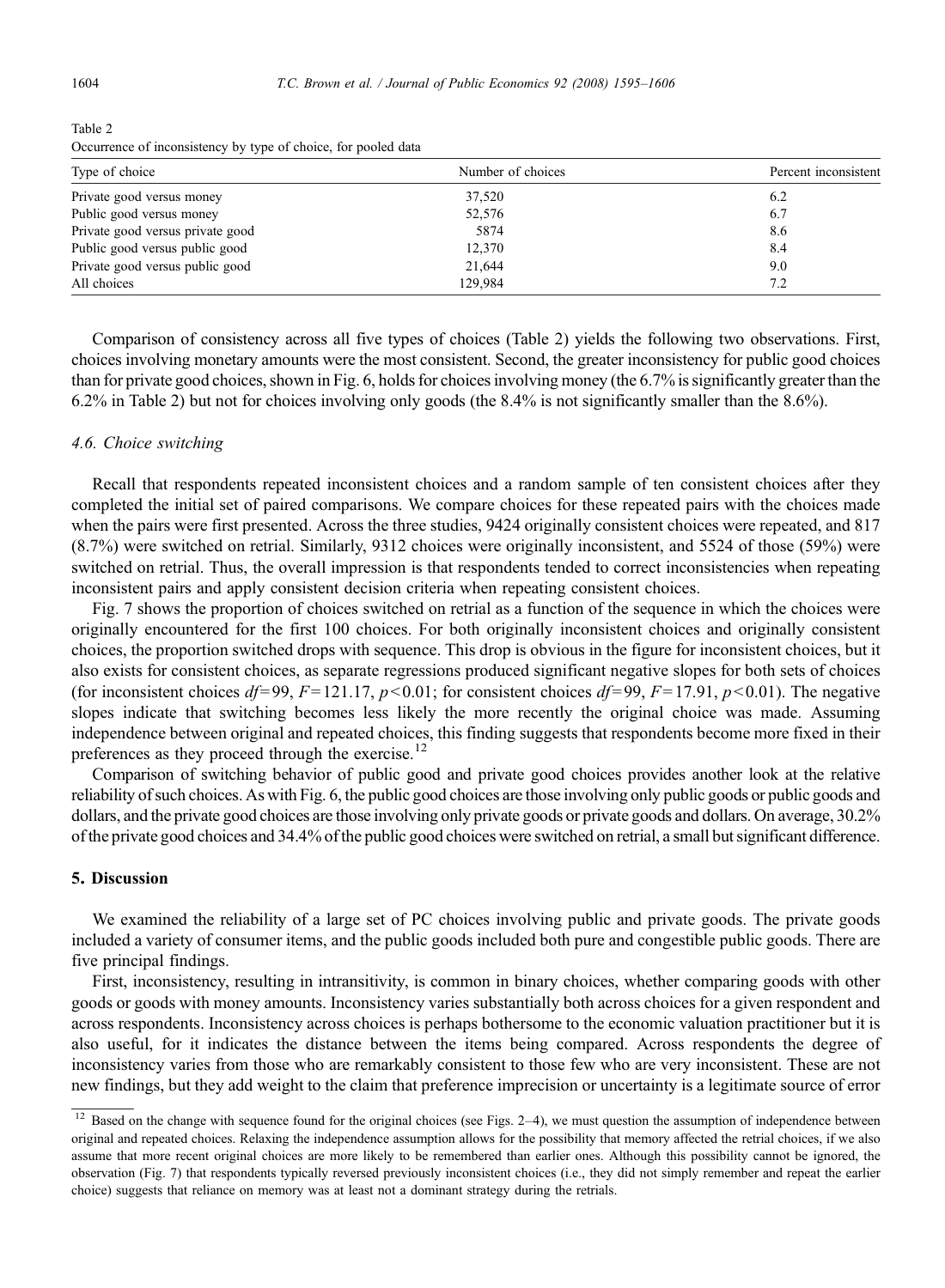

Fig. 7. Proportion of choices switched upon retrial, first 100 choices.

within the random utility maximization model, and that the standard assumption in utility theory that the consumer knows her preferences precisely is unrealistic.

Second, response time varies systematically across types of choices, being longer for early as opposed to later choices, inconsistent as opposed to consistent choices, and close calls as opposed to more obvious choices. If we accept response time as an indication of choice difficulty, we have some evidence that difficulty increases with closeness of the items in the pair, and that choices become less difficult with experience choosing among the items.

Third, reliability improved dramatically over the course of the first 30 or so choices. Further, we found no evidence that values (Vs) were changing. Respondents were apparently firming up their preferences as they considered additional choices involving the same items. In terms of Eq. (1), the variances of the disturbance distributions  $(\varepsilon)$ diminished with sequence. This finding supports the hypothesis that most respondents begin a hypothetical value exercise with relatively imprecise preferences about the items presented and that experience in expressing preference about the items helps to reduce that imprecision. This increasing precision is consistent with the notion of "value learning," a component of preference learning, proposed by Braga and Starmer (2005), but only in the limited sense of firming up of preferences, not in the sense of changing preferences, and is perhaps more aptly called preference refinement.<sup>13</sup> The evidence implies that a valuation study that relies on only one choice per respondent, as is common in contingent valuation, for example, may be unduly limiting the reliability of its value estimate.

Increasing precision of preference (i.e., narrowing of  $\varepsilon$ ) as respondents become more familiar with the items being compared is not the only explanation for the observed improvement in consistency with sequence. It is also possible that respondents gradually develop simplifying rules for making difficult choices and then use those rules for all choices except those for which there are overwhelming reasons to ignore the rule. One example of such a rule would be that people tend to cue on specific attributes. For example, a person might tend to choose a public good over a private good whenever the values of the two goods are similar. We suspect that some people do use simplifying rules, but we have no way of knowing how common such behavior is. Future research should strive to determine the relative importance of the different possible explanations for the improving consistency with experience choosing among the items.

The fourth finding is that reliability was generally greater for private good than for public good choices, and generally greater for choices involving a monetary amount than for choices comparing two goods. This is in contrast to the study by Kealy et al. (1990), who found a similar but insignificant difference for private versus public goods. We hypothesize that our findings reflect the degree to which people have experience trading such items. Monetary amounts were the most commonly traded items of the choice sets, and private goods are more commonly traded than public goods. Further, the private goods had specified prices, which may help to anchor their values. Lack of experience valuing an item may tend to widen the distribution of its value, leading to more close calls, and thus to more circular triads, inconsistent choices, and switches on retrial.

<sup>&</sup>lt;sup>13</sup> Our findings on preference refinement bring to mind the controversy regarding the learning about one's preferences that occurs over repeated trials of some choice task (Braga and Starmer, 2005, cite many of the relevant papers). Some authors adhere to the *discovered* preference hypothesis proposed by Plott (1996), which maintains that stable (i.e., context independent) underlying preferences are discovered through sufficient repetition of a choice task that provides relevant feedback. Others counter, especially when dealing with unfamiliar goods, that labile (i.e., context dependent) preferences are *constructed* in the course of choosing (Gregory et al., 1993), and that repetition of the choice task in the same context will not alter the effects on preference of contextual cues. Unfortunately, because the task we presented to respondents involved no consequences and feedback, and because we did not specifically test for the effect of contextual cues, we can offer no insight on the controversy.